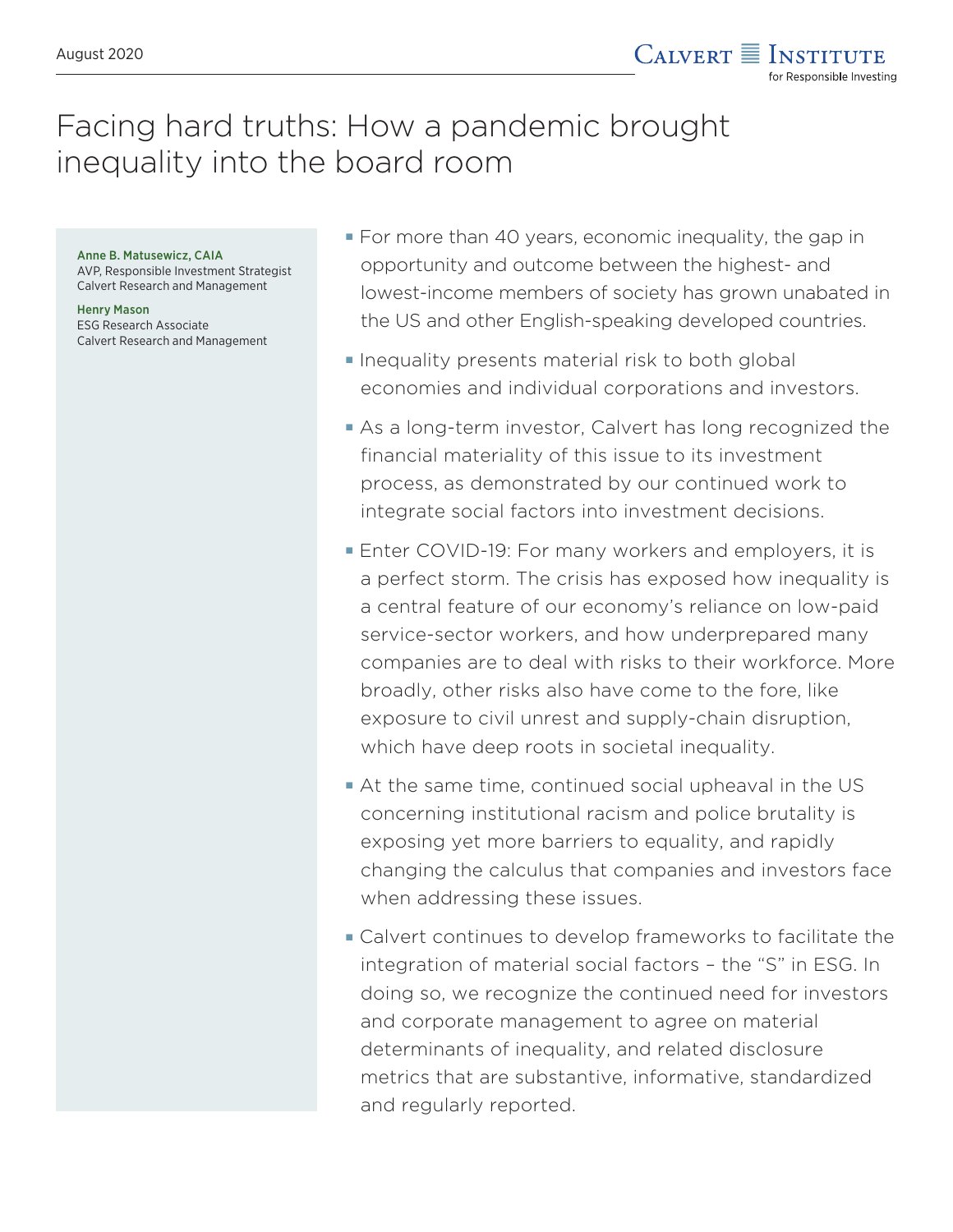#### Inequality: A long-term trend

Calvert has long considered inequality to be an important thread in the overall fabric of responsible investing, embedded in the middle term of ESG — environmental, social and governance factors that influence corporate performance. In 2015, Calvert President and CEO, John Streur, stated that inequality was a bigger problem than climate change, because it was poorly understood, not being addressed and getting worse. To understand why this issue is so important, we must explore the recent history of inequality in the US and globally, as well as understand the effect that this phenomenon has on the systems within which investors and corporations operate.

Inequality represents a gap in both opportunity and outcomes between the highest and lowest income households in a society, and it is these outcomes that are most easily observed. In the US, there has been little-to-no real wage growth for a majority of the population since the  $1970s<sup>1</sup>$ , and the wage gains that have manifested have flowed to the highest-paid Americans. The effects on wealth have been severe – the bottom 50% of wealth owners have experienced no net wealth growth in real terms since 1989. At the other end of the spectrum, the top 1% has seen their wealth grow by almost 300% in real terms over the same time frame.² Predictably, this has grown overall wealth disparity (Exhibit A). This is a pattern

that repeats across most developed English-speaking countries $3$  even as country-level inequality on the world stage has shrunk.

The causes underlying the observed growth in inequality are numerous and complex, but several material drivers are clear. Skills-based technological change and the offshoring of manufacturing jobs have fundamentally changed the American labor force, leaving high-wage, highly skilled jobs or low-wage service jobs with fewer middle-skill, middle-class jobs. The global financial crisis of 2008 exacerbated these trends. The collapse of the housing market led to wealth loss for middle income households, while the boom in the stock market in the decade that followed primarily benefited wealthier families that owned stock. Racial, gender and cultural biases also continue to suppress earnings among different segments of American society, an effect that persists even across income levels in those groups<sup>4</sup> (Exhibit B).

Other elements that contribute to growing inequality include the intertemporal nature of inequality of opportunities – lower household income often affects childhood factors that can impact earnings for future generations (access to health care, education, technology and finance). In countries such as the US, which has decentralized government and a weak social safety net, these effects are more likely to compound over time.

#### Exhibit A The majority of US wealth is controlled by the top 10%



Percent owned by each wealth group, 1989-2020

Source: US Federal Reserve, "Distributional Financial Accounts: Levels of Wealth by Wealth Percentile Groups," 3/31/20. Note: On December 30, 2016, Calvert Research and Management (Calvert) was formed as a wholly owned subsidiary of Eaton Vance Management and indirect

<sup>1</sup>This stagnation has not been even - Real wages for production and nonsupervisory employees in the USA declined from the 1970s to the mid-1990s. They have climbed unevenly since then, only now reaching levels comparable to the late 1960s and early 1970s. (https://www.factcheck.org/2019/06/are-wagesrising-or-flat/)

²US Federal Reserve, "Distributional Financial Accounts: Levels of Wealth by Wealth Percentile Groups," 3/31/20. Available at: https://www.federalreserve.gov/ releases/efa/efa-distributional-financial-accounts.htm

<sup>3</sup>Roser, Max and Ortiz-Ospina, Esteban, "Income Inequality," Our World in Data, October 2016. Available at: https://ourworldindata.org/income-inequality.

⁴Kochhar, Rakesh and Cilluffo, Anthony, "Income Inequality in the U.S. Is Rising Most Rapidly Among Asians," Pew Research Center, July 12, 2018. Available at: https://www.pewsocialtrends.org/2018/07/12/income-inequality-in-the-u-s-is-rising-most-rapidly-among-asians/.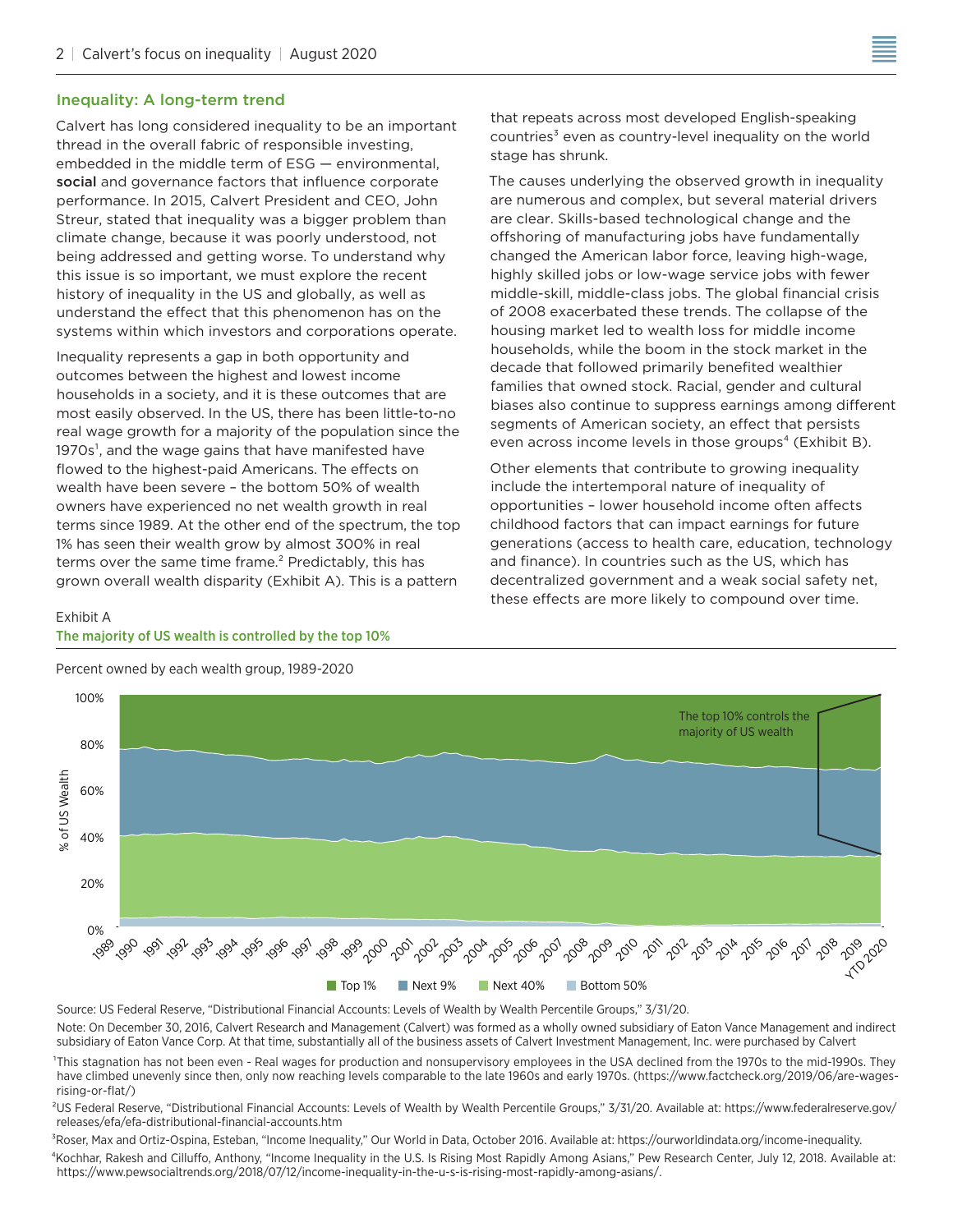#### Exhibit B

#### When a rising tide only lifts the superyachts

#### US household income per person in 2016 dollars





Looming fiscal austerity measures at different levels of government resulting from the economic effects of the pandemic are also likely to impact safety nets and social services. Citizens of countries in earlier stages of development may face a different set of factors most responsible for domestic inequality growth (such as food security, access to utilities and housing). But in all countries, lower-income households face a set of barriers that stack the deck against them and constitute a fundamentally unfair set of opportunities at birth. Racial, gender and cultural biases only add to the disparity in opportunities that many victims of inequality must overcome.

# 10th percentile

1970 1980 1990 2000 2010 2016

1970 1980 1990 2000 2010 2016

#### Inequality in the national spotlight

\$0 \$28,000 \$56,000 \$84,000 \$112,000

 $$0$ \$28,000 \$56,000 \$84,000 \$112,000

> 90th percentile Median

Athough inequality has been a pressing issue for decades, within the span of just a few news cycles it has come to dominate our national conversation. Consider:

- **The killing of George Floyd forced a widespread** reappraisal of how racism and inequality continue to disadvantage Black Americans and other minorities in every aspect of society.
- **The COVID-19 pandemic revealed how existing** stratification in our society can be a life or death situation. The gulf between those who have been able to safely work at home and workers who have borne the brunt of the exposure to the virus have highlighted the consequences of inequalities in the labor market.
- Data show that underprivileged communities, in particular Black, Hispanic and Native Americans, are suffering disproportionately from COVID-19.<sup>5</sup> The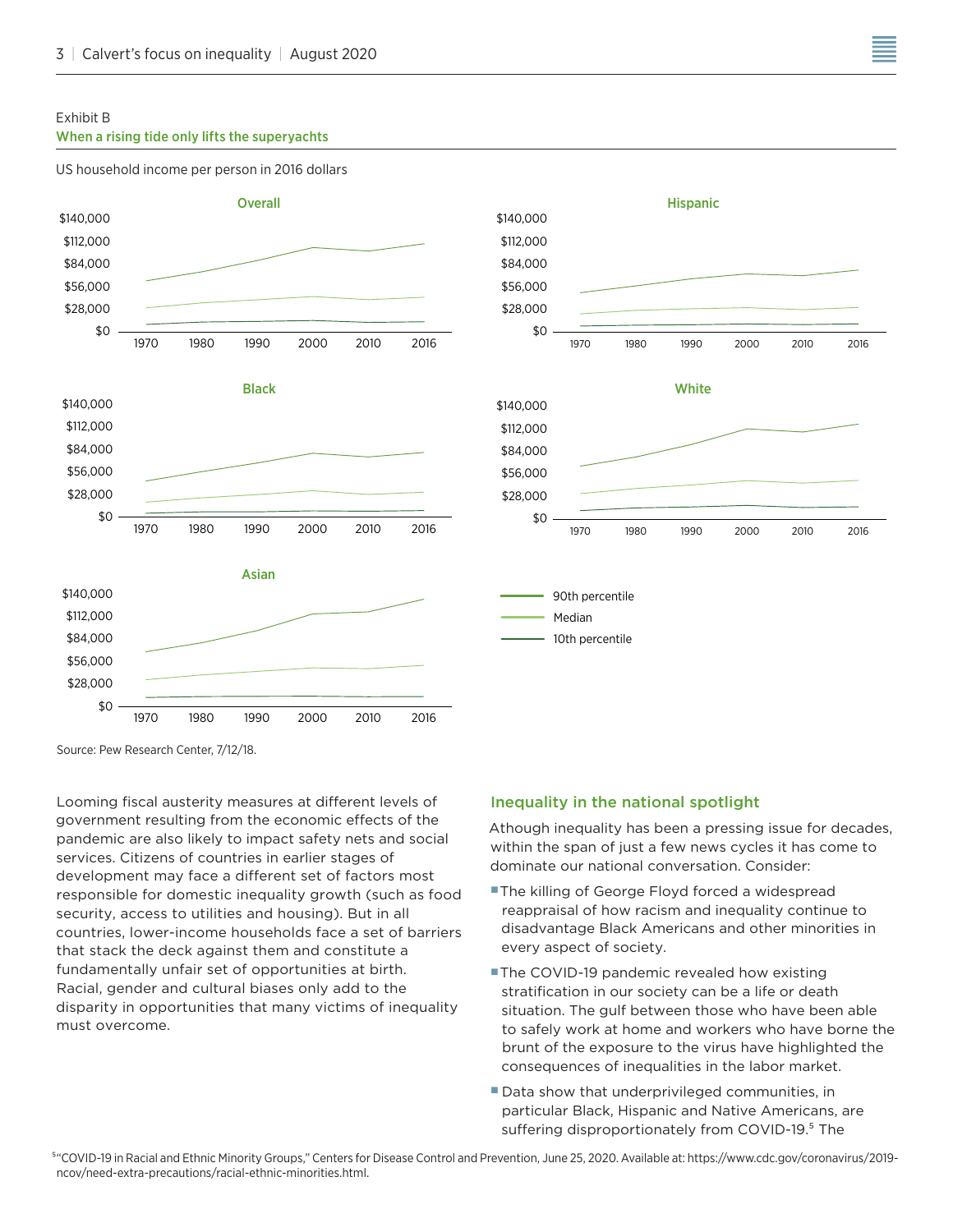



Source: Economic Policy Institute, December 2017, based on analysis of data from the Federal Reserve Board's Survey of Consumer Finances (SCF), the Federal Reserve Board's Financial Accounts of the US (FAUS), and Congressional Budget Office data on household income and effective tax rates (CBO 2016).

victims of economic inequality are about 10% likelier to have a chronic health condition, and people with lower incomes tend to develop these conditions between five and 15 years earlier in life. These chronic conditions increase the deadliness of a COVID-19 infection.<sup>6</sup>

**Millions of people have no access to affordable health** care after losing their jobs.

The stresses and dislocations to society imposed by COVID-19 and social justice issues have both created new fault lines and exacerbated long-standing tensions. Increasing awareness of these issues has highlighted for many companies and investors what Calvert has long believed — the private sector must do more to address this issue.

A recent special report on Brands and Racial Justice from Edelman Trust Barometer revealed that, among other things, four times as many respondents say that companies taking a stand on racial injustice gain, rather than lose, brand trust, (and this holds true across the political spectrum). Sixty percent of customers said that brands must take a stand to speak publicly on systemic racism and injustice and six out of 10 respondents said that they will buy or boycott a brand based on its response to the current protests.<sup>7</sup>

However, addressing this issue is not simple – the causes and effects of inequality are tremendously complex, which can lead corporations and investors to either

inaction or failure to recognize the risks inequality poses to corporate performance. Therefore, it is important to highlight the financial materiality of addressing inequality from both a macroeconomic and corporate perspective, and for those in positions to affect change to develop real plans to better address this systemic risk.

#### Inclusive economic growth is more sustainable

Research has found that more inclusive economic growth is also more sustainable economic growth. At a macro level, greater inequality can reduce aggregate demand, pulling down a country's GDP growth while at the same time increased leverage can lead to greater market volatility (as discussed below). Calvert believes that these negative outcomes pose significant material risks to investors and corporations, as recent events have demonstrated.

#### Reduced aggregate demand

Research by the World Bank Group has found that, on average, a 1% increase in inequality (as measured by the Gini coefficient)<sup>8</sup> reduces GDP per capita by around 1.1% over a five-year period. The Economic Policy Institute (EPI) estimates that the shifting of an ever-larger share of US income to high-income households since the late 1970s has reduced aggregate demand (spending by households, businesses and governments) an estimated

<sup>8</sup>The Gini coefficient is a measure of statistical dispersion intended to represent the income or wealth distribution of a nation's residents, and is the most commonly used measurement of inequality.

⁷"Special Report: Brands and Racial Justice," Edelman Trust Barometer 2020. Available at: https: www.edelman.com/sites/g/files/aatuss191/files/2020-06/ Trust%20%2B%20Racial%20Injustice%20One%20Pager\_0.pdf/.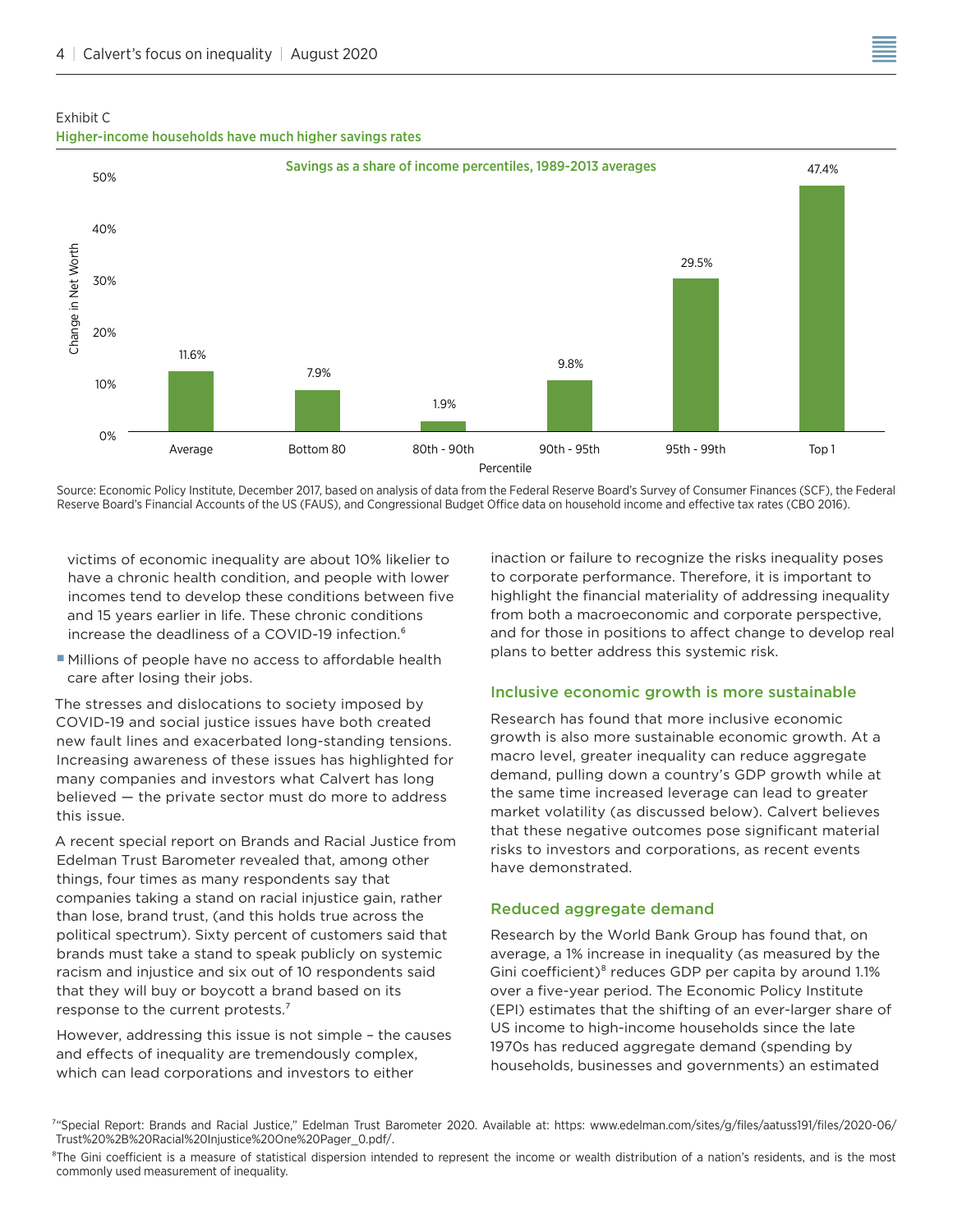#### Exhibit D US worker pay hasn't come close to keeping up with key living costs



Sources: Bur. of Labor Statistics, Economic Policy Institute, Social Security Admin. Bur. of Economic Analysis, Unionstats.com, Federal Reserve Bank of St. Louis, College Board, Centers for Medicare & Medicaid Services, 7/2/20.

2 to 4 percentage points of GDP annually in recent years.<sup>9</sup> That is because high-income households tend to save a higher portion of their income compared to low-income households, whose income goes toward consumption (Exhibit C).

The impact of reduced aggregate demand has thus far been offset primarily by falling interest rates, but this mechanism cannot continue to mitigate this problem in a sustainable manner; in a different environment, lower demand could translate more directly to slower GDP growth. Since corporate earnings growth has been correlated with GDP growth historically, corporations are exposed to the risks posed by growing inequality and have a key role to play in addressing it.

#### Increased instability

Inequality's impact on aggregate demand has also been mitigated by increasing levels of debt among lowerincome households. Despite large transfers of wealth to the top 10%, spending among lower-income Americans has not decreased proportionately, resulting in increasing levels of household debt.<sup>10</sup> While the causes for maintained spending likely include the welfare loss that would be induced by proportionate consumption cuts, $<sup>11</sup>$ </sup> another fact is clear – key costs of living have gotten more expensive. In the US, real wage growth for the bottom 90% of American workers since 1998 has been vastly outstripped by the growth of costs such as housing, health care, and public and private college (Exhibit  $D$ ).<sup>12</sup> As a result of increased debt, the bottom 90% of Americans have been saving 0% of their income over the last 30 years. $13$ 

<sup>9</sup>Bivens, Josh, "Inequality is slowing US economic growth," Economic Policy Institute, December 12, 2017. Available at: https://www.epi.org/publication/secularstagnation/.

<sup>10</sup>Piketty, Thomas and Saez, Emmanuel, "Top Incomes and the Great Recession: Recent Evolutions and Policy Implications," IMF Economic Review, Vol. 61, No. 3, 2013. Available at: https://eml.berkeley.edu/~saez/piketty-saezIMF13topincomes.pdf.

<sup>11</sup>Bertrand, Marianne and Morse, Adair, "Trickle-Down Consumption," NBER Working Paper Series 18883 , March 2013. Available at: https://www.nber.org/papers/ w18883.pdf.

<sup>12</sup>Eidelson, Josh, "How the American Worker Got Fleeced," Bloomberg, LLC, July 2, 2020. Available at: https://www.bloomberg.com/graphics/2020-the-fleecingof-the-american-worker/.

<sup>13</sup>Saez, Emmanuel, "Income and wealth inequality: Evidence and policy implications," Contemporary Economic Policy, 7-25, January 2017. Available at: https:// eml.berkeley.edu/~saez/SaezCEP2017.pdf.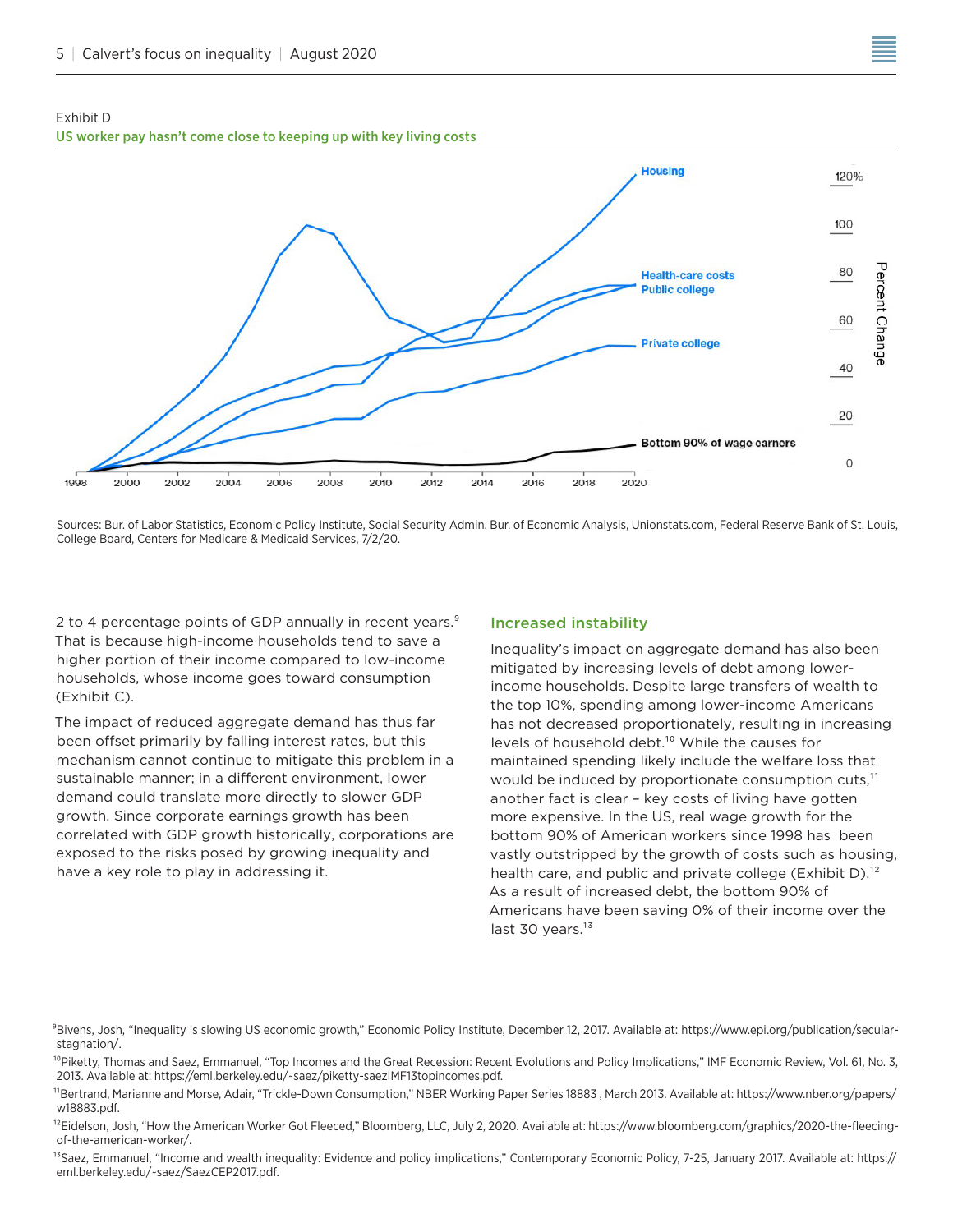In addition to the effect this debt has on households, it holds broader implications for our economy. Recent research suggests that as lower-income households have increased their debt, increased leverage may produce economic bubbles.<sup>14</sup> There is some evidence this occurred during the housing crisis that led to the financial crisis in 2007-2008. Increasing levels of leverage by lower-credit borrowers led to unsustainable rise in housing values, which further fueled leverage consumption. When the housing market collapsed the impact was uneven, with lower-income households experiencing a greater decline in household wealth and widening inequality. Reduced household savings and increased debt also undermine our resiliency to economic shocks such as the COVID-19 pandemic, the full consequences of which are still yet to be determined.

#### Other considerations

It has been suggested by the International Monetary Fund that excessive inequality can erode social cohesion and lead to political polarization.<sup>15</sup> While these effects are by their nature not well defined, they represent another systemic risk of inequality. Internationally, widespread and long-standing inequality has been a driving force behind recent political upheaval and social unrest in a number of countries over the last several years.

In Chile, an upcoming national plebiscite scheduled as a result of inequality-related protests will soon determine whether the country will establish an entirely new constitution. Distinctive issues exacerbated by inequality also forced the resignation of the heads of state in Bolivia, Iraq and Lebanon.<sup>16</sup> While this level of political uncertainty is not solely attributable to inequality, the issue appears to be a significant risk factor. Significant political events such as these create additional risk and uncertainty for corporations and investors alike.

#### Factoring in inequality

Companies, as key members of society and the global economy, can be both exposed to inequality's risks and contribute to its worsening. In 2018, the largest 500 corporations in the world directly employed more than 45 million people, indirectly controlled hundreds of millions of workers in their supply chain, paid more than \$700 billion in taxes, sold products and services worth over \$22 trillion, controlled assets valued at more than \$110 trillion, and spent around \$1.4 trillion and \$540 billion in capital and research and development expenditures, respectively. To understand the financial materiality of inequality at the level of a corporation or investor, it is useful to note Calvert's foundational beliefs for Responsible Investing. First, a core assumption is that all companies – whether implicitly or explicitly — must address a range of ESG factors that materially affect corporate outcomes.

Second, companies that most successfully manage those factors may gain an edge in long-term financial performance and create positive societal change – they are, in our view, mutually reinforcing goals. Indeed, past research shows that companies with improving performance on industry-specific material ESG issues outperformed their competitors following the improvement both in terms of accounting and stock market performance.<sup>17</sup>

Why is inequality one of these material issues? From an investor perspective, there are several primary reasons:

- Outcomes resulting from inequality may have a material negative effect on long-term corporate and investment performance through its effect on underlying value-drivers.
- Changing societal recognition of this problem, and corresponding efforts to address it, may materially change the risks and opportunities of different investment opportunities, both internally at the company level and broadly for investors.
- Unchecked inequality may destabilize the financial and social systems within which investors operate.

As a vast, multifaceted phenomenon, it has always been difficult for companies and investors to define and measure exposure to inequality.

#### Connecting inequality to material ESG factors

Calvert research is designed to measure performance on financially material ESG issues faced by individual companies, which are grouped in approximately 200 subindustry models within which issuers share similar ESG exposures. Calvert research analysts analyze each model to determine the ESG factors that are believed to be most financially material for the specific subindustry. Key Performance Indicators (KPIs) are then selected for each model to determine performance on those factors.

In order to contextualize the materiality of inequality, Calvert has identified a subset of indicators in our data pool that we believe measure performance on issues that contribute to "inequality of opportunity" – a broad

<sup>&</sup>lt;sup>14</sup>Wood, David, "Discussion Paper: Why and how might investors respond to economic inequality?" The Principles for Responsible Investment," 2016. Available at: https://iri.hks.harvard.edu/files/iri/files/pri\_inequality\_discussion\_paper.pdf.

<sup>&</sup>lt;sup>15</sup>"IMF Fiscal Monitor: Tackling Inequality," October 2017. Available at: https://www.imf.org/en/publications/fm/issues/2017/10/05/fiscal-monitor-october-2017. <sup>16</sup>"The Global Risks Report," World Economic Forum 2020. Available at: http://www3.weforum.org/docs/WEF\_Global\_Risk\_Report\_2020.pdf.

<sup>&</sup>lt;sup>17</sup>Khan, Mozaffar and Serafeim, George and Yoon, Aaron. "Corporate Sustainability: First Evidence on Materiality." The Accounting Review, Vol. 91, No. 6 (2016), pp. 1697-1724. Available at SSRN: https://ssrn.com/abstract=2575912.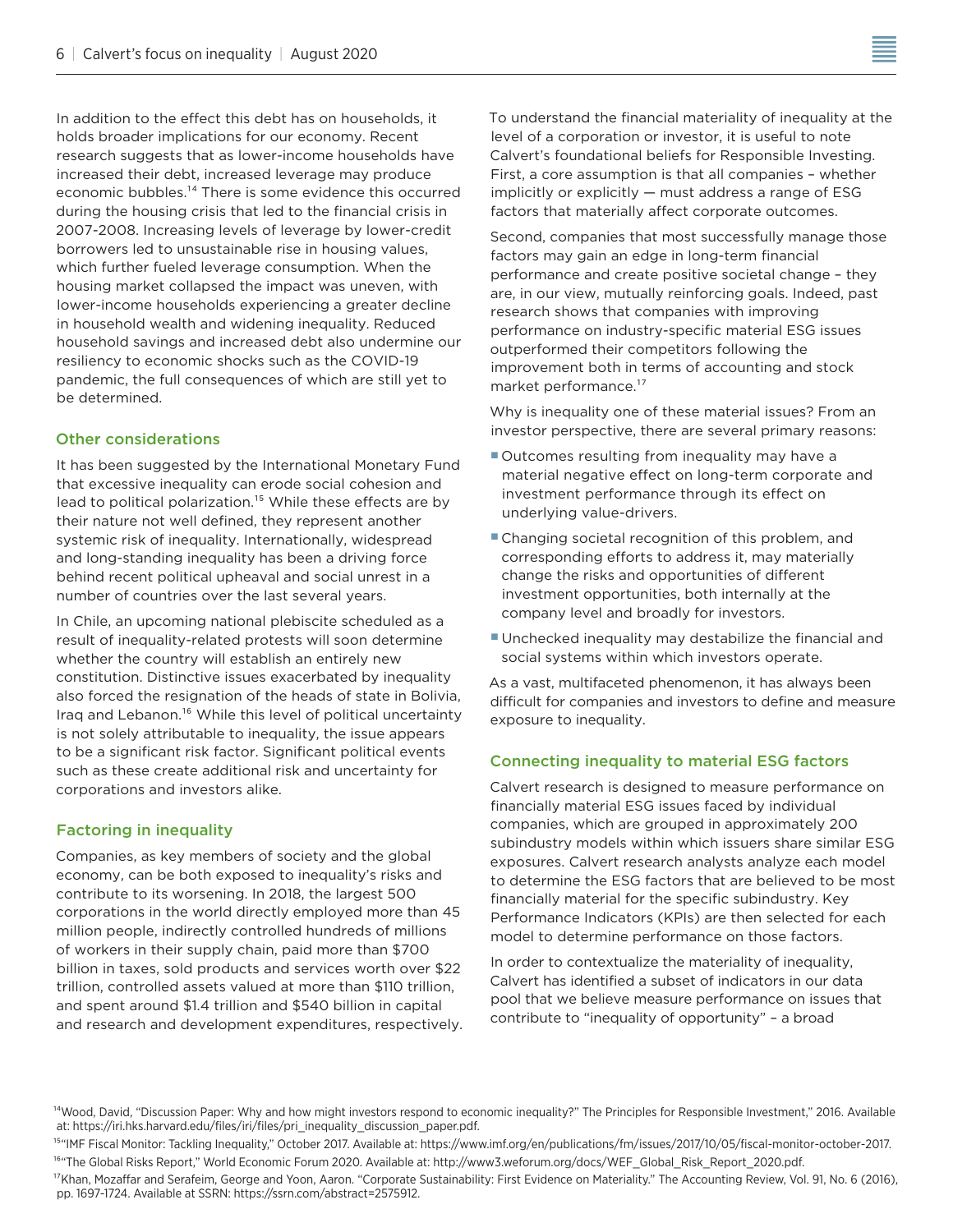designation comprising a number of major drivers of inequality such health and access to education and the labor market. By demonstrating the extent to which these indicators are financially material for different Calvert subindustries, we can illustrate the importance of this issue.

All Calvert subindustry models were evaluated to determine the weighted percentage of their KPIs that measure performance on issues that contribute to inequality. Because KPIs within each model are chosen and weighted based on financial materiality for that subindustry, the presence of indicators that impact inequality of opportunity suggests that corporate management of these issues is also thought to be inherently material to a company's long-term performance.

Calvert's mapping of KPIs to underlying drivers of inequality allows for a broader consideration of how material inequality may be across the entire economy. Attributing different indicators to individual drivers of inequality also allows for a more nuanced understanding of how different corporations may be exposed to inequality. For example, a pharmaceuticals model is more heavily weighted with inequality-related KPIs connected to health, while airlines are more closely tied to the labor market. Exhibit E shows the weighting of those KPIs across subindustry models.

The distribution bars show that all Calvert models have at least some inequality-related KPIs, while the great majority of models have at least a third of their weight in inequality-related KPIs.

Financially material inequality indicators are prevalent in Calvert research

Exhibit E

The broad distribution of weightings highlights the fact that companies in different segments of the economy vary widely in their exposure to financially material ESG issues related to inequality.

This research illustrates that inequality-related KPIs play an important role in the Calvert system -- inequality indicators already overlap to a significant extent with the KPIs Calvert has utilized across our investment universe.

We should note that data availability remains an issue when evaluating corporate exposure to and management of inequality issues, and that the indicators employed are by no means a comprehensive tally of all the determinants of inequality.

Moreover, it is important to recognize that the financial materiality of inequality is dynamic and will continue to change over time and must be determined at the company or sector level. Materiality also does not have to arise from a direct cause-and-effect relationship with company financials. If inequality threatens the fundamental pillars of a business (e.g., supply chains, labor force, customers, regulatory environment, etc.) then there will always be an element of materiality to it.

The dynamic nature of this factor adds to our determination to seek new ways to measure corporate performance on material social issues. Ultimately, we believe this will help us refine and enhance our models and provide better guidance for investors and management.



Weighted percentage of inequality-related key performance indicators ( KPIs).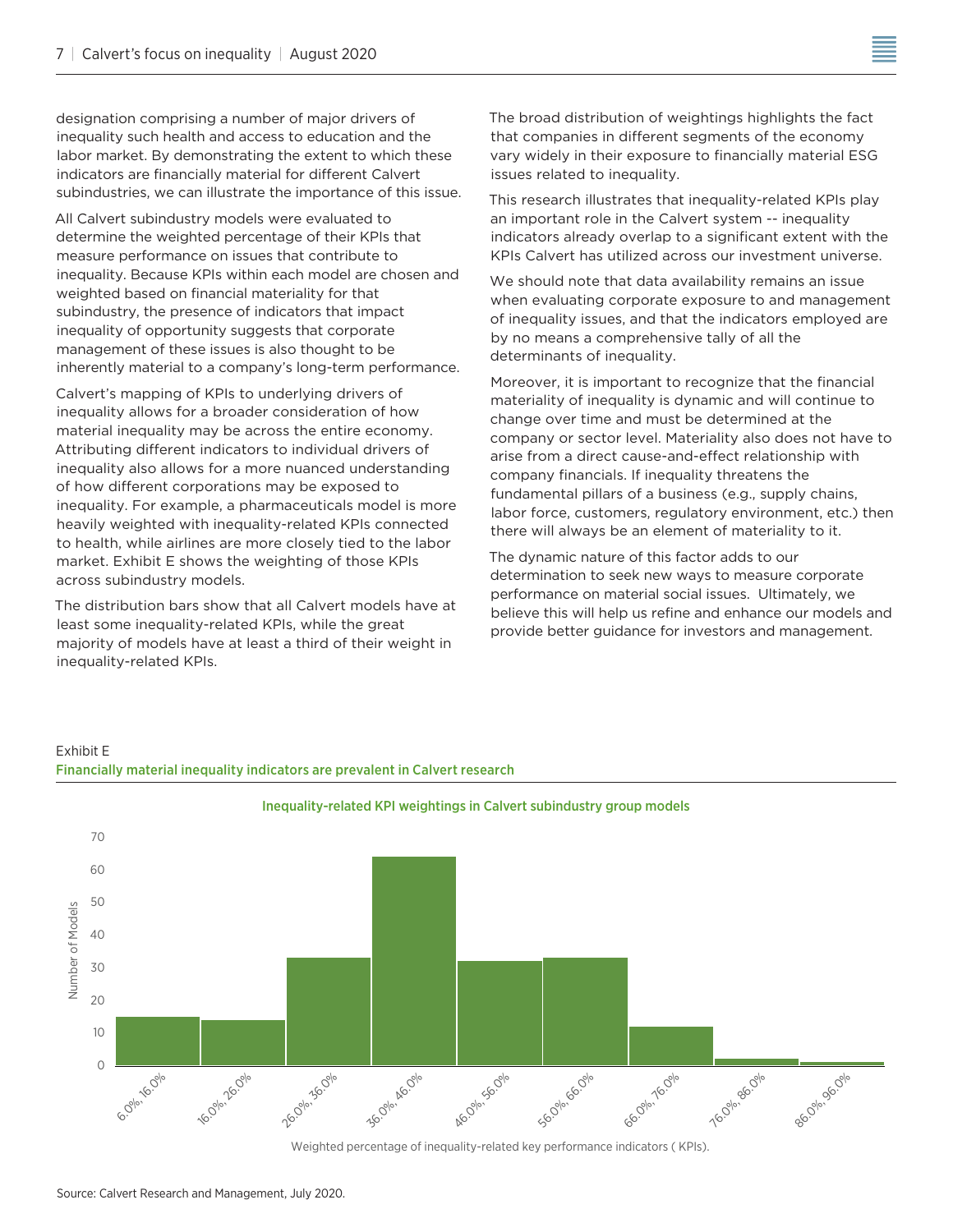### Seeking corporate leaders to fight inequality

Inequality, especially in the US, may be seen as a tragedy of the commons in which those with the power to change the system act myopically due to the benefits they derive from the current system, and a belief that others would exploit short-term opportunities in their stead. Unless actors in such a system think strategically and act with long-term interests in mind, exploitation of resources such as human capital can result in system collapse or degradation.

Considering the long-term risks to systemic and individual corporate growth that inequality presents, Calvert seeks to identify issuers that can successfully manage inequality-related issues, which may serve to increase their resilience to future expected impacts. As our societies and governments begin to reckon with this issue, Calvert believes that and investors that demonstrate a willingness to adapt, build strong relationships with key stakeholders and clearly communicate strategies to address these issues will be more resilient.

Due to the broad nature of this problem, discussions of material inequality issues can be vague. To better illustrate the importance of these issues, consider American public companies in the physical retail space. An overview of strategies by which these companies may address financially material inequality issues can be found in Appendix A.

For investors, data availability remains an issue when evaluating corporate exposure to and management of inequality issues. Companies would be well served to conduct internal materiality analyses and communicate the results internally as well as externally.

At Calvert, we will continue to push for greater corporate disclosure through our active engagement with companies, but we will also continue to perform our own research on these issues to drive our investment selection for our clients.

#### Appendix A- Physical retailers in the US

American large-cap retailers employ many lower-skill, lower-wage employees:

- Due to these corporations' reliance on sales to the general public, their reputations and brands have a significant impact on revenues, and perceptions of employee treatment and positioning on social issues may be material, especially as societal views shift.
- Corporate senior management should be demographically representative of a company's country of operation and consumer base.
- **Continued wage stagnation and reduced purchasing** power among low-income citizens may also present headwinds for future sales. Decisions to raise minimum wage for retail employees, either alone or in tandem with competitors, may increase purchasing power for employees, protect companies from regulatory risk in the form of minimum wage increases, and/or improve employee performance.
- **Expansions of performance bonuses beyond senior** management to lower levels of companies may also increase employee productivity.
- **Providing opportunities for vertical and lateral** advancement to entry-level employees will improve wage growth while also increasing institutional knowledge at the managerial level.
- Audits undertaken to identify and mitigate supply chain issues related to human rights or poor working conditions may help avoid brand damage and make supply chains more resilient.
- Benefits such as health insurance and maternity/ paternity pay increase recruitment effectiveness and allow younger members of employee households a more equal opportunity set.
- **Prioritizing the offering and sales of healthier products** may help companies take advantage of healthier consumption trends while increasing the health of households who shop with them.
- Decisive and considered corporate responses to the COVID-19 pandemic should address key stakeholders and may provide increased operational resilience in the face of crisis.

While this does not represent an exhaustive list of pathways by which companies may address financially material inequality issues, these examples serve to illustrate the potential advantages of a long-term strategy that incorporates a consideration of this issue.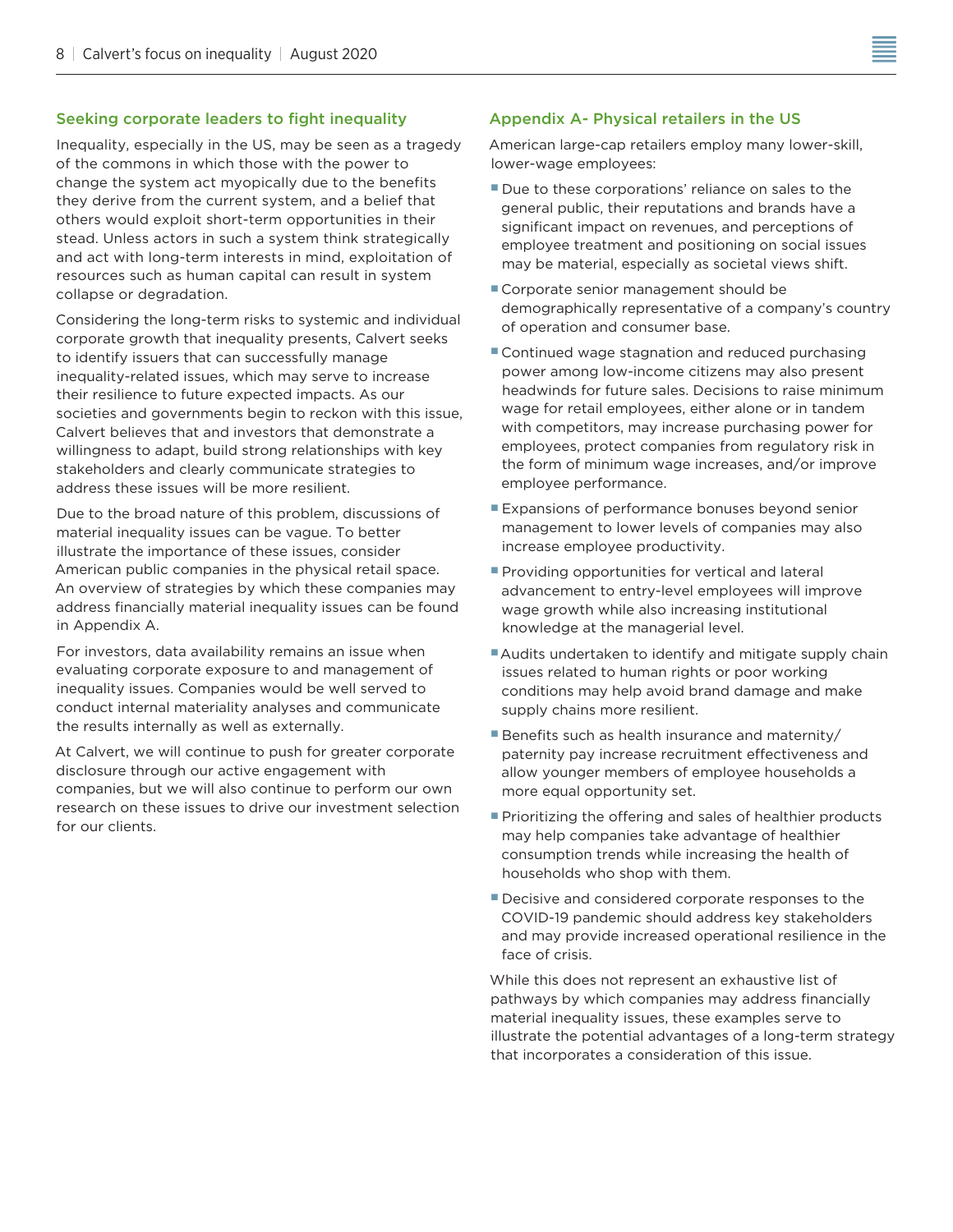#### Important Additional Information and Disclosures

Source of all data: Calvert as of July 1, 2020, unless otherwise specified.

This material is presented for informational and illustrative purposes only. This material should not be construed as investment advice, a recommendation to purchase or sell specific securities, or to adopt any particular investment strategy; it has been prepared on the basis of publicly available information, internally developed data and other third-party sources believed to be reliable. However, no assurances are provided regarding the reliability of such information and Eaton Vance has not sought to independently verify information taken from public and third-party sources. Investment views, opinions, and/or analysis expressed constitute judgments as of the date of this material and are subject to change at any time without notice. Different views may be expressed based on different investment styles, objectives, opinions or philosophies. This material may contain statements that are not historical facts, referred to as forward-looking statements. Future results may differ significantly from those stated in forward-looking statements, depending on factors such as changes in securities or financial markets or general economic conditions.

This material is for the benefit of persons whom Eaton Vance reasonably believes it is permitted to communicate to and should not be forwarded to any other person without the consent of Eaton Vance. It is not addressed to any other person and may not be used by them for any purpose whatsoever. It expresses no views as to the suitability of the investments described herein to the individual circumstances of any recipient or otherwise. It is the responsibility of every person reading this document to satisfy himself as to the full observance of the laws of any relevant country, including obtaining any governmental or other consent which may be required or observing any other formality which needs to be observed in that country. Unless otherwise stated, returns and market values contained herein are presented in US Dollars.

In the United Kingdom, this material is issued by Eaton Vance Management (International) Limited ("EVMI"), 125 Old Broad Street, London, EC2N 1AR, UK, and is authorised and regulated by the Financial Conduct Authority. EVMI markets the services of the following strategic affiliates: Parametric Portfolio Associates® LLC ("PPA"), an investment advisor registered with the SEC. Hexavest Inc. ("Hexavest") is an investment advisor based in Montreal, Canada and registered with the SEC in the United States, and has a strategic partnership with Eaton Vance, and Calvert Research and Management ("CRM") is an investment advisor registered with the SEC. This material is issued by EVMI and is for Professional Clients/Accredited Investors only.

This material does not constitute an offer to sell or the solicitation of an offer to buy any services referred to expressly or impliedly in the material in the People's Republic of China (excluding Hong Kong, Macau and Taiwan, the "PRC") to any person to whom it is unlawful to make the offer or solicitation in the PRC.

The material may not be provided, sold, distributed or delivered, or provided or sold or distributed or delivered to any person for forwarding or resale or redelivery, in any such case directly or indirectly, in the People's Republic of China (the PRC, excluding Hong Kong, Macau and Taiwan) in contravention of any applicable laws.

Eaton Vance Asia Pacific Ltd. is a company incorporated in the Cayman Islands with its Japan branch registered as a financial instruments business operator in Japan (Registration Number: Director General of the Kanto Local Finance Bureau (Kinsho) No. 3068) and conducting the Investment Advisory and Agency Business as defined in Article 28(3) of the Financial Instruments and Exchange Act (as amended) ("FIEA"). Eaton Vance Asia Pacific Ltd. is acting as an intermediary to promote asset management capabilities of Eaton Vance Management (International) Limited and other Eaton Vance group affiliates to registered financial instruments business operators conducting the Investment Management Business, as defined in the FIEA. Eaton Vance Asia Pacific Ltd. is a member of JIAA Japan with registration number 01202838.

In Singapore, Eaton Vance Management International (Asia) Pte. Ltd. ("EVMIA") holds a Capital Markets Licence under the Securities and Futures Act of Singapore ("SFA") to conduct, among others, fund management, is an exempt Financial Adviser pursuant to the Financial Adviser Act Section 23(1)(d) and is regulated by the Monetary Authority of Singapore ("MAS"). Eaton Vance Management, Eaton Vance Management (International) Limited and Parametric Portfolio Associates® LLC holds an exemption under Paragraph 9, 3rd Schedule to the SFA in Singapore to conduct fund management activities under an arrangement with EVMIA and subject to certain conditions. None of the other Eaton Vance group entities or affiliates holds any licences, approvals or authorisations in Singapore to conduct any regulated or licensable activities and nothing in this material shall constitute or be construed as these entities or affiliates holding themselves out to be licensed, approved, authorised or regulated in Singapore, or offering or marketing their services or products.

In Australia, EVMI is exempt from the requirement to hold an Australian financial services license under the Corporations Act in respect of the provision of financial services to wholesale clients as defined in the Corporations Act 2001 (Cth) and as per the ASIC Corporations (Repeal and Transitional) Instrument 2016/396.

In Ireland, Eaton Vance Global Advisors Ltd ("EVGA") is registered in the Republic of Ireland with Registered Office at 70 Sir John Rogerson's Quay, Dublin 2, Ireland. EVGA is regulated by the Central Bank of Ireland with Company Number: 224763.

In Germany, Eaton Vance Global Advisors Limited, Deutschland ("EVGAD") is a branch office of Eaton Vance Global Advisors Limited ("EVGA"). EVGAD has been approved as a branch of EVGA by BaFin.

EVMI is registered as a Discretionary Investment Manager in South Korea pursuant to Article 18 of Financial Investment Services and Capital Markets Act of South Korea.

EVMI utilises a third-party organisation in the Middle East, Wise Capital (Middle East) Limited ("Wise Capital"), to promote the investment capabilities of Eaton Vance to institutional investors. For these services, Wise Capital is paid a fee based upon the assets that Eaton Vance provides investment advice to following these introductions.

Eaton Vance Distributors, Inc. ("EVD"), Two International Place, Boston, MA 02110, (800) 225-6265. Member of FINRA/ SIPC.

Eaton Vance Investment Counsel. Two International Place, Boston, MA 02110. Eaton Vance Investment Counsel is a wholly-owned subsidiary of EVC and is registered with the SEC as an investment adviser under the Advisers Act.

Investing entails risks and there can be no assurance that Eaton Vance, or its affiliates, will achieve profits or avoid incurring losses. It is not possible to invest directly in an index. Past performance is not a reliable indicator of future results.